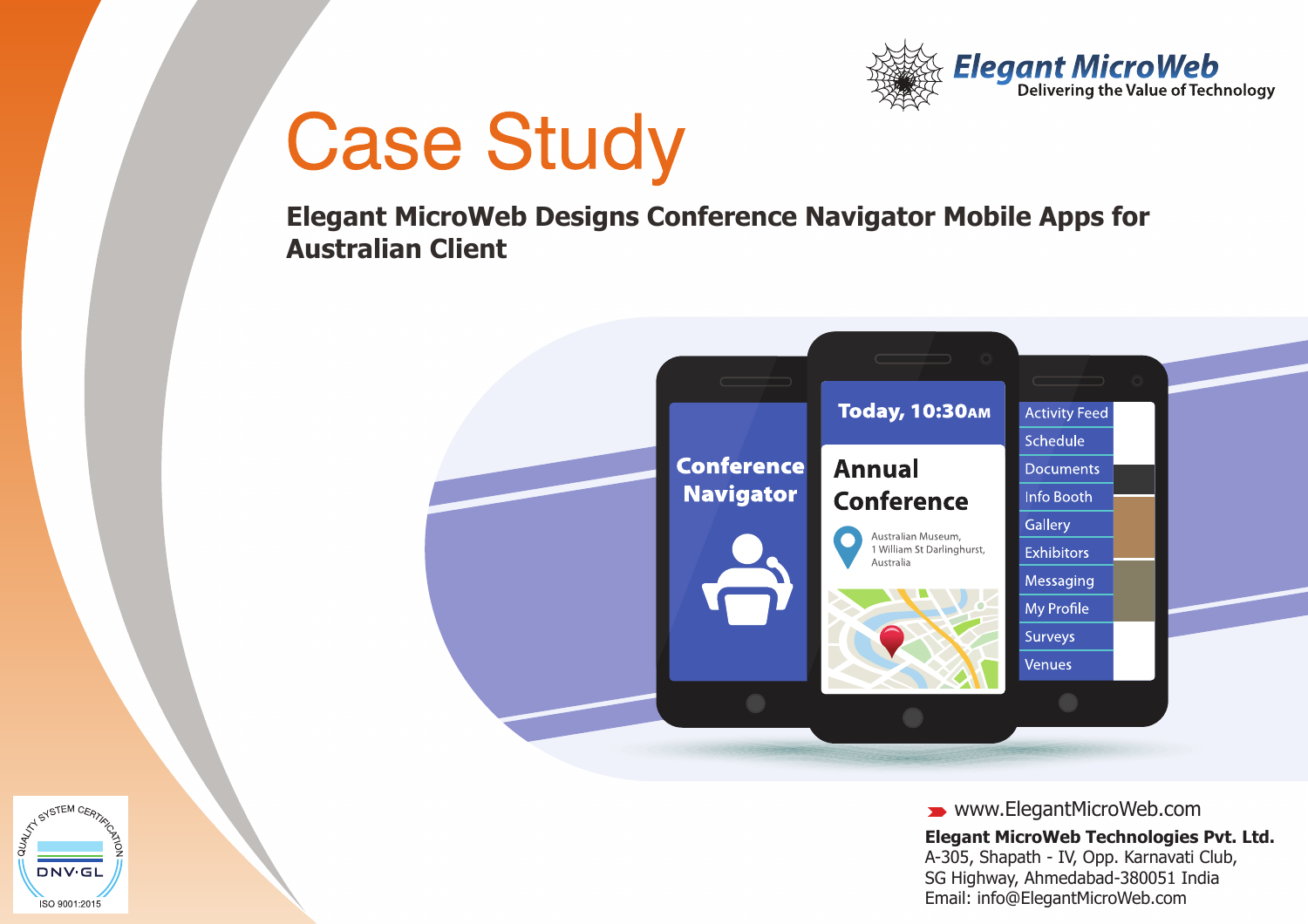

# **Elegant MicroWeb Designs Conference Navigator Mobile Apps for Australian Client**

# **The Client**

This Client business is focused on protecting and sustaining the environment by converting animal by-products into a variety of edible products and other products to support ecological balance.

# **The Objective**

The project scope evolved as a result of the Client need to broadcast and distribute information about its annual conferences to delegates and attendees and to register and manage conference attendance. The Client wanted to create a mobile application to facilitate the registration and attendance process and to enable attendees and delegates to gather information about the conference, sessions, and speakers and share information with other attendees and delegates.

### **The Solution**

Elegant MicroWeb worked closely with the Client team to define requirements and to design, develop and implement various integrated solutions to address each of the Client requirements and execute a seamless rollout of new features and functionality.

The Elegant MicroWeb team project approach was designed to:

- Involve and coordinate with stakeholders to develop detailed requirements and a release plan
- Involve and coordinate with key product team members to plan comprehensive testing
- Involve and coordinate with the Client team to plan for timely and seamless internal and production releases
- Ensure network, hardware, and technology compatibility and performance
- Define and implement quality and support processes to accommodate upgrades and ongoing maintenance
- Develop and deploy an appropriate user training program

#### **The Project Scope:**

- **Conference Navigator Mobile Application**
	- Allow attendees and delegates to view program schedules
	- Provide information on workshops, set alerts or reminders, and allow attendees and delegates to provide feedback and participate in surveys
	- Allow attendees and delegates to post about programs and sessions and send private messages to other delegates
	- Provide an overall conference map to allow attendees and delegates to check booth information and locations
	- Feature conference sponsors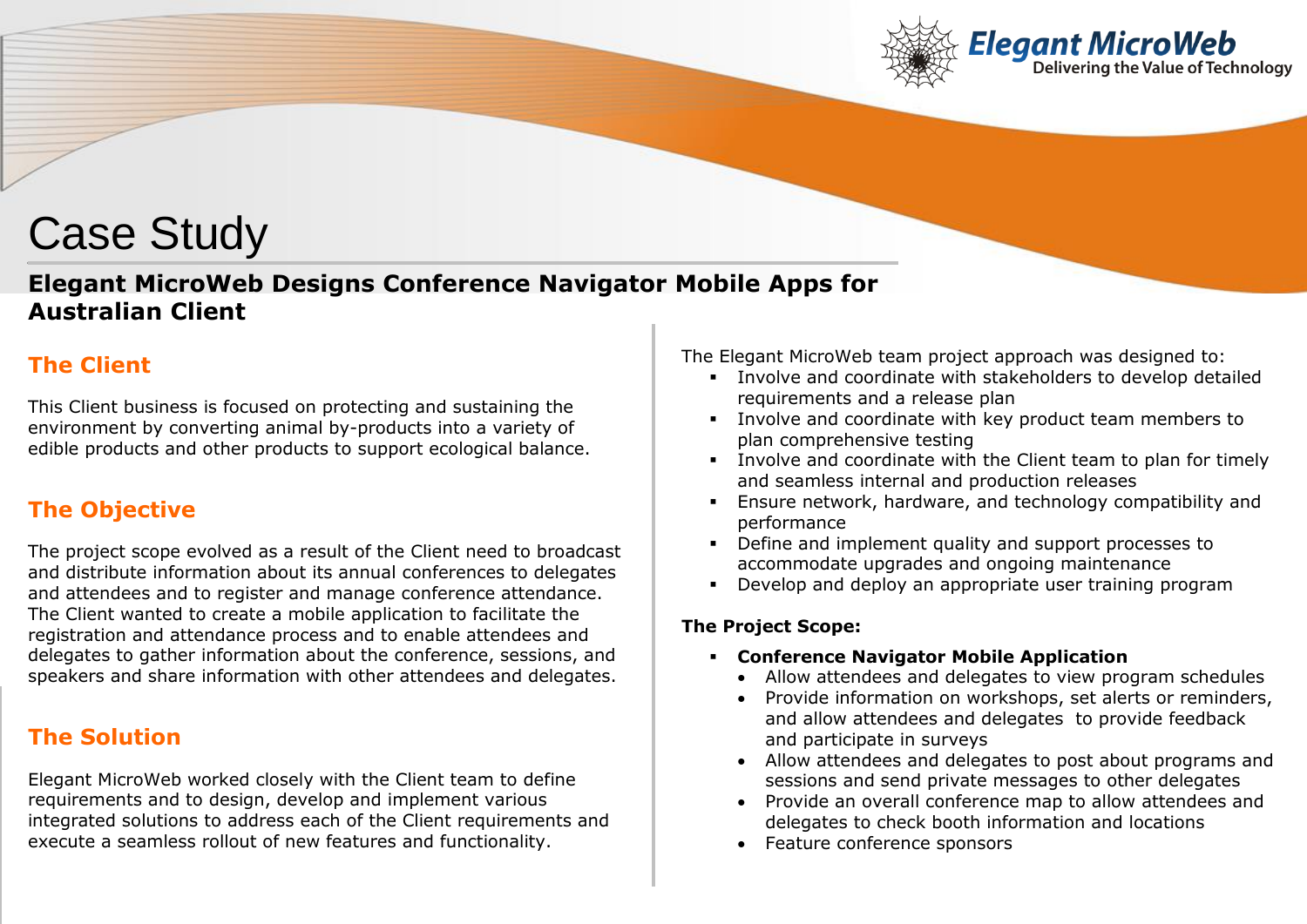

# **Elegant MicroWeb Designs Conference Navigator Mobile Apps for Australian Client**

- **Attendance Mobile Application**
	- Provide details on delegate, attendee, visitor attendance
	- Provide a QR Code Scanner to track and detail attendance

#### **Web Administration Panel**

- Enable delegate/attendee/user registration
- Configure and manage booth locations and organizer information
- Manage information about sponsors and sponsorships
- Manage information about workshops, speakers and schedules
- Provide a platform for delegate and attendee survey participation questions, survey configuration and survey results
- Provide detailed reports and formats
- **Support & Maintenance**
- **Administrative and User Training**

# **The Technology**

- **Web Administration Portal**
	- Server: PHP Laravel Framework
	- Database: MySQL
		-
	- API: JSON
- **Native Mobile Application Development**
	- iOS
	- Android

# **Elegant MicroWeb Role**

The Elegant MicroWeb team provided support to develop requirements and to design, develop, configure, deploy and train users for all components and apps.

The Elegant MicroWeb team also provided support, knowledge and skill in the following areas and activities:

- Developing detailed requirements and a roadmap and plan for execution in close consultation with all stakeholders
- Performing technical feasibility
- Providing graphics, layout and user experience design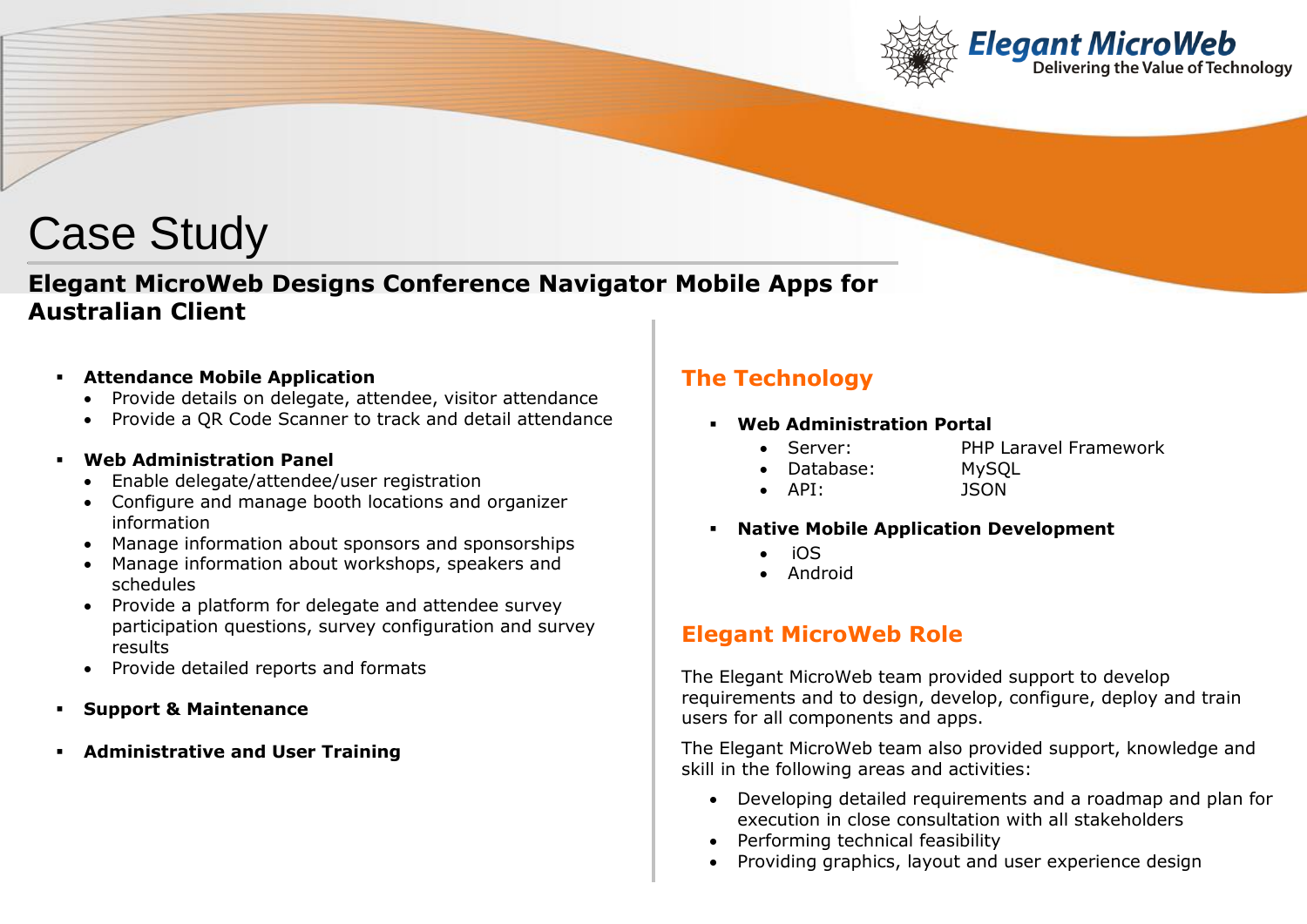

# **Elegant MicroWeb Designs Conference Navigator Mobile Apps for Australian Client**

- Providing architecture design and execution, app development, maintenance and support
- Planning and performing continuous enhancement, upgrade and roll out
- Executing deployment of web portal on AWS Server
- Providing support for release of native apps on Apple and Google stores
- Providing training and support to business users

# **Conclusion**

The Elegant MicroWeb team worked with this Australia-based Client team to successfully plan, design, develop and deploy solutions and achieve Client objectives. The solution is designed to effectively facilitate, streamline and manage the Client yearly conference, organize, monitor and manage routine conference-related activities, manage conference attendance, provide support for delegate and attendee communication and data sharing, as well as survey participation, conference and session registration and quick, seamless delegate and attendee access for information on workshops, sessions, sponsors, booth locations and more.